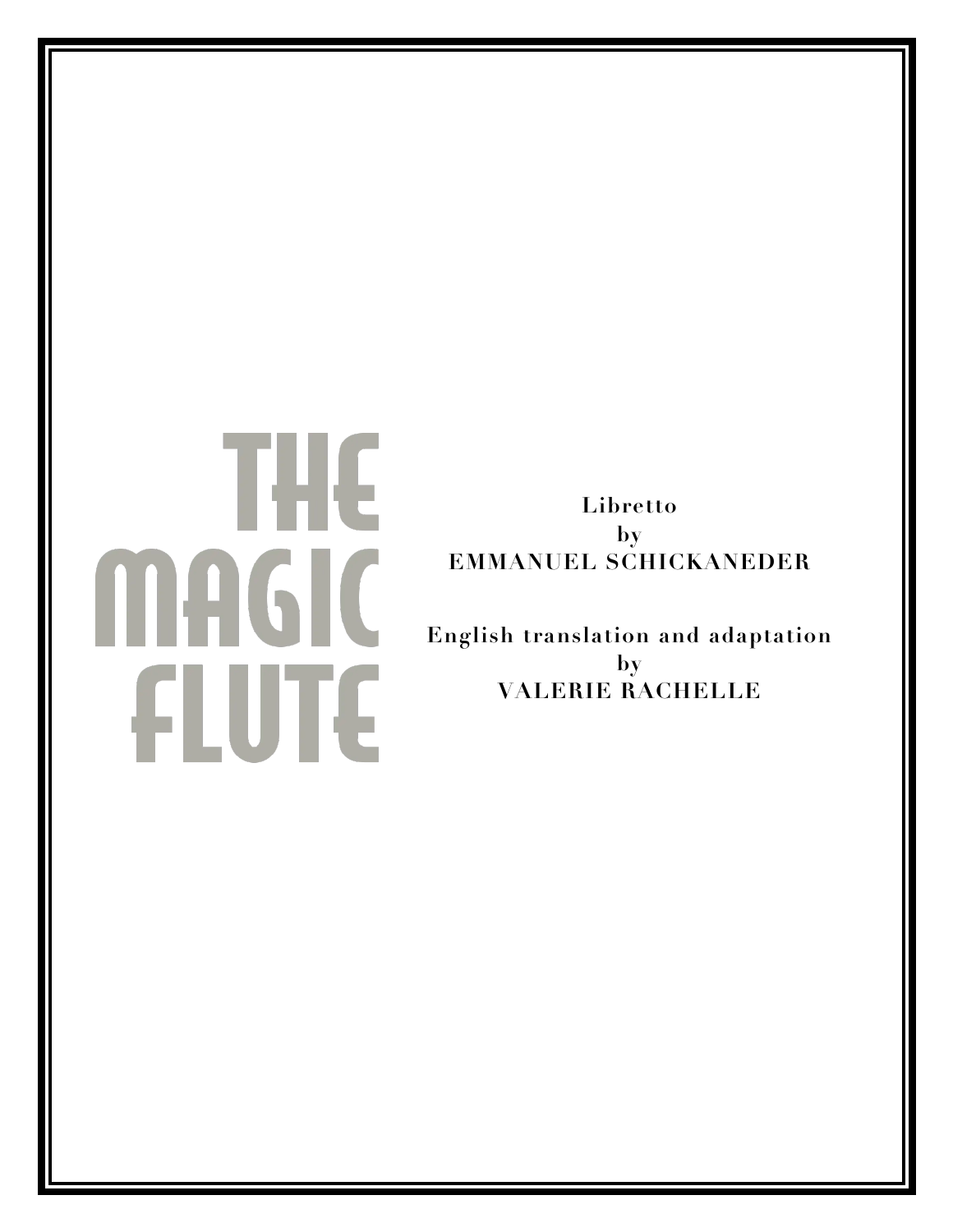# **ACT ONE**

**Introduction "Zu Hilfe! zu Hilfe! sonst bin ich verloren"**

TAMINO Help or I am lost! I cannot escape this dragon There is nowhere to hide Please someone help me I'm paralyzed I cannot outrun this monster Alone and unprotected Someone please

THREE LADIES Die monster, be gone! Victory! Victory! Another heroic deed is done Our courage and our magic have saved this young man

FIRST LADY He's a handsome young man

SECOND LADY I've never seen one that good looking before

THIRD LADY He's quite a pretty picture

THREE LADIES If I were to fall in love, this young man would be my choice Let's hurry to our Queen and tell her of our find This may be the one she is seeking to bring her peace of mind

FIRST LADY You two go on ahead. I'll stay here with the young man.

SECOND LADY No, you go ahead, I'll gladly stay.

THIRD LADY Don't put yourselves out. I've got this under control.

FIRST LADY It's not a problem, I'll stay…

SECOND LADY No, no, I should stay…

THIRD LADY Oh, please, I'm the one who's staying…

FIRST LADY I insist you go…

SECOND LADY I think it's you who should go…

THIRD LADY I'm not going anywhere…

FIRST LADY I'm not going…

SECOND LADY I'm staying here…

THIRD LADY He's mine…

FIRST LADY He's Mine!

FIRST/ SECOND LADY Mine!

THREE LADIES MINE!

*(to themselves)* Why should I go? *(to each other)* Why should I go?

*(to themselves)* Well, I'm not leaving They want to be alone with him No, no, I won't let that happen I won't leave her here alone with him No, no, that cannot be

#### *(still to themselves)*

I would give anything to kiss this young man If only I could have him for myself But they aren't leaving! No one's going so it sadly cannot be

*(to each other)* It's best if I go now Let's go, yes, let's go.

You - beautiful, charming man, goodbye Farewell for now Until we meet again



**Aria "Der Vogelfänger bin ich ja"**

PAPAGENO The merry birdcatcher, that's me! A familiar sight to young and old I'm good at setting traps and my whistle can catch any bird Not one bird flees from me, with my pipe and my wits Every bird belongs to me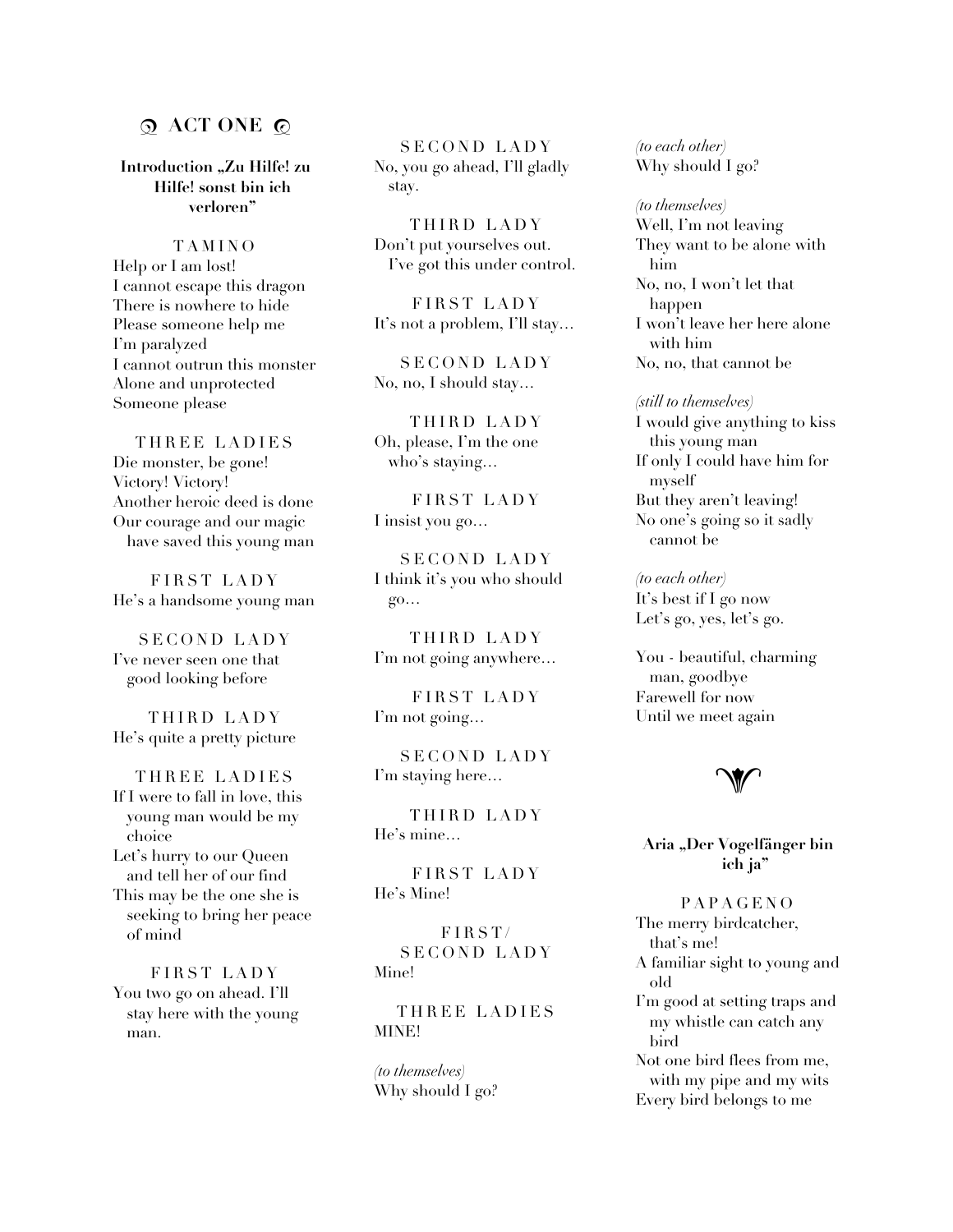I'm the merry birdcatcher. Yes, 'tis I! A familiar sight to young and old If I could catch ladies, like I do birds, I would have a dozen in my net. But you can't catch ladies with a pipe and net So, I'm alone without romance

If I had a true love, I would treat her like a Queen Shower her with love and sweets I would propose on bended knee and kiss her if she'd let me Married we would be and when we sleep, I'd be the little spoon

 $\blacktriangleleft$ 

## **Aria "Dies Bildnis ist bezaubernd schön"**

TAMINO This picture, I've never seen such beauty before It's not just beauty but something more Something about this image captures my heart I cannot describe it but something in me stirs I'm shaken to the core Can this be love? So quick, so soon I feel… this must be love I can't believe I feel this way but This is love

I will find her and if she were standing before me now

I would… what? I long to hold her… I hope she will feel the same That we will find a forever in each other's arms I long to make her mine



# **Recitativo ed Aria "O zittre nicht, mein lieber Sohn"**

QUEEN My son, do not be afraid You are innocent, honest, and wise My hope is that you will help relieve A mother's grief-stricken heart I am condemned to grief because my daughter is gone All my happiness disappeared with her An evil man stole her away I can still see the way she trembled with fear How she struggled and pleaded The memory of her voice still haunts me "Help me!", she cried She pleaded in vain, but I could not help her I could do nothing, I could not help her

You, you, you! You must come to her aid Please find my daughter and help release her If you succeed you will win my everlasting gratitude My favor will be yours forever



**Quintetto** "Hm! hm!"

PAPAGENO Hmm, hmm, hmmm, hmmm, hmmm…

TAMINO The poor man, he can no longer speak

PAPAGENO Hmm, hmm, hmmm, hmmm, hmmm…

TAMINO I'm so sorry, all I can do is offer my sympathy There's nothing I can do to help

PAPAGENO Hmm, hmm, hmmm, hmmm, hmmm…

TAMINO I'm sorry friend, I wish I could help

FIRST LADY The Queen has pardoned you

PAPAGENO Now Papageno can speak again

SECOND LADY Speak but do not lie

PAPAGENO I will never lie again

THREE LADIES Let this be a lesson to you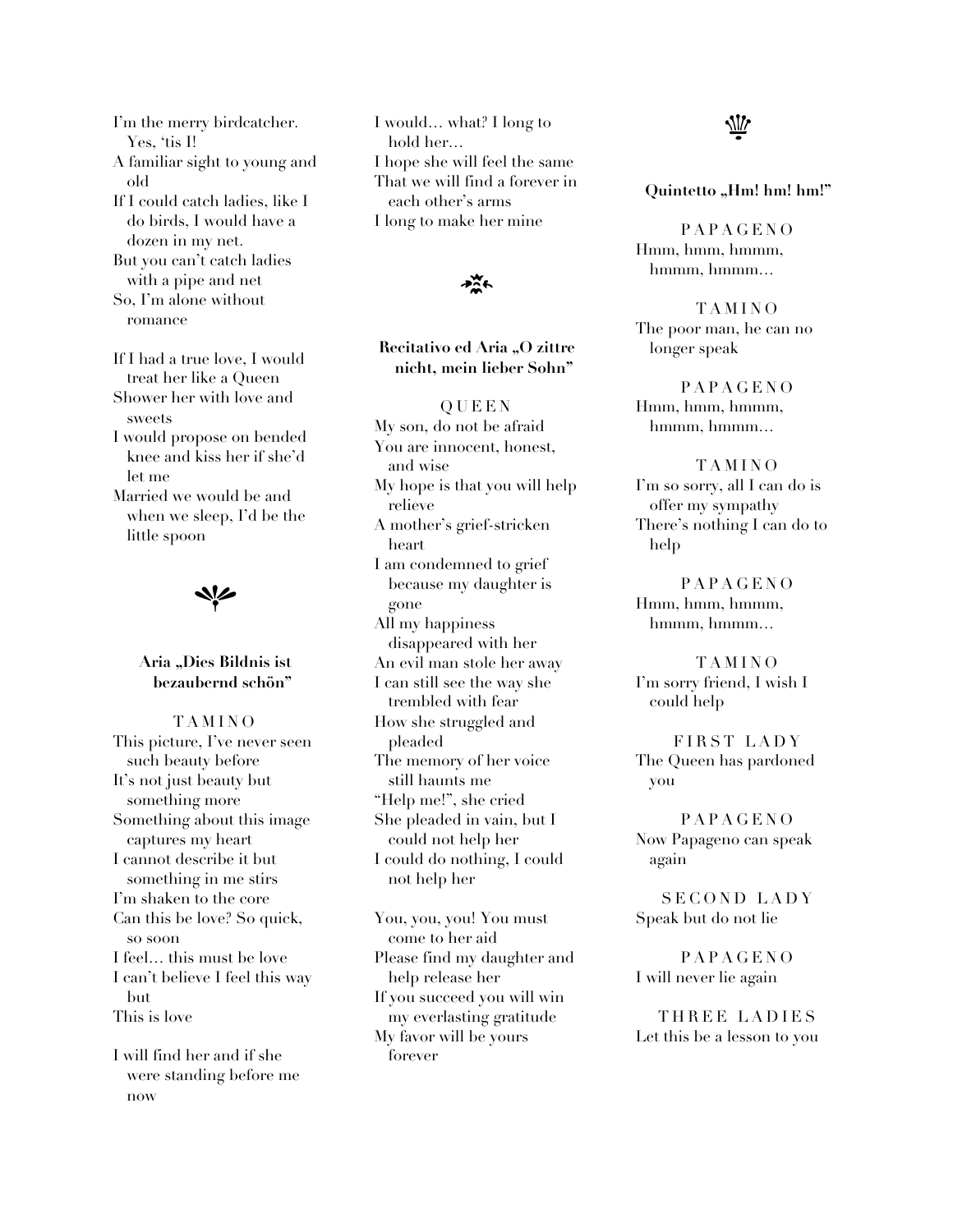#### PAPAGENO I will not lie again

TUTTI If every liar could be made silent Hatred and slander would never be heard Love and friendship would have power We would know peace and live in grace

FIRST LADY Prince, please accept this gift from our Queen This flute will protect you and save you from adversity

THREE LADIES It will give you the power to change the human heart The forlorn will smile, the unloved will love

TUTTI This flute is priceless It has the power to bring peace on earth

PAPAGENO Ladies, I must take my leave…

THREE LADIES The Queen needs you to go with the Prince To help in his quest and find Sarastro.

PAPAGENO Oh, no - no, thank you. This quest sounds too intense for me Sarastro sounds a tad unpleasant I'm sure I'm not your guy I'm no hero, count me out.

THREE LADIES The prince needs your help You must go with him

PAPAGENO The Prince? He can go to the devil I'd like to go on living if you don't mind

FIRST LADY Then take this gift to ease your fears

PAPAGENO What is it?

THREE LADIES Music will be your savior too

**PAPAGENO** How do I play this thing?

THREE LADIES The music will protect you

TUTTI Music's powerful magic now protects you/us Goodbye for now, until we meet again

TAMINO/ PAPAGENO One more thing before you leave Which way are we supposed to go?

THREE LADIES Three spirits will lead you on your journey Heed them, as they are fair and wise Listen to their counsel as you go forth

TAMINO/ **PAPAGENO** Three spirits will lead us on our journey

Heed them, as they are fair and wise

THREE LADIES Listen to the spirits, they are fine young guides

TAMINO/ PAPAGEN O We shall heed them, and now goodbye

THREE LADIES The quest begins, and now goodbye

TUTTI Farewell, goodbye

# y.

Terzetto "Du feines **Taübchen nur herein"**

MONOSTATOS Come here, my dove

PAMINA Oh, what torture!

MONOSTATOS Your defiance does not pay, my dear.

PAMINA I'm not afraid of you! I fear only for my mother who will surely die of grief.

MONOSTATOS There will be consequences for your actions My hatred could destroy you.

PAMINA I would rather die than give up fighting, you monster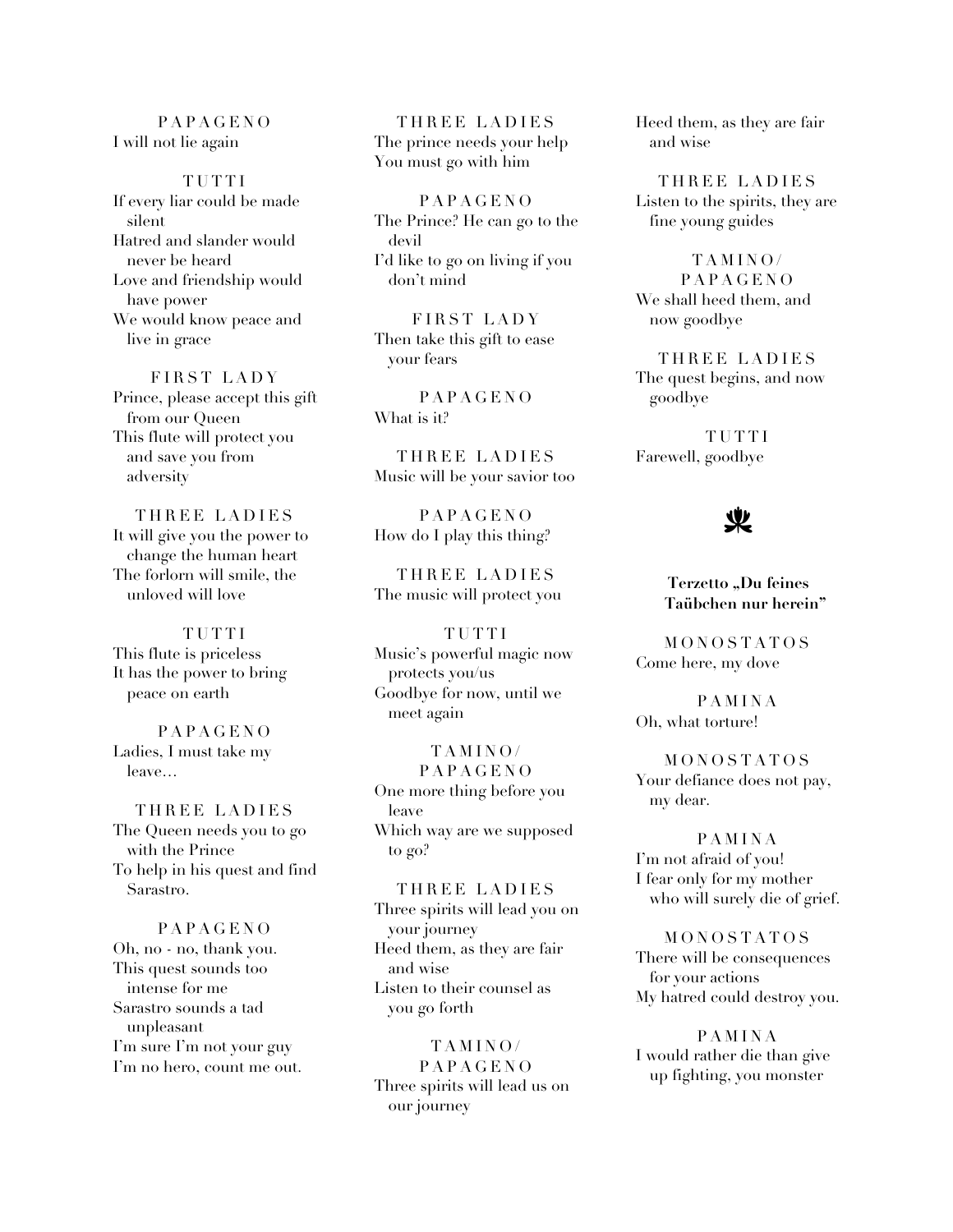Nothing can touch your heart.

MONOSTATOS *(to his fiends)* Get out! Get out! Away with you all!

PAPAGENO Where am I? I wonder how I got here. There's someone over there. I'll be brave and talk to them. Lovely lady, young and fair…

MONOSTATOS/ PAPAGENO *(seeing each other, frightened)* Who are you? You must be a devil! Have mercy on me!

PAPAGENO Spare me!

MONOSTATOS Spare you?

PAPAGENO Don't hurt me!

MONOSTATOS Don't hurt me!

PAPAGENO Hey…

MONOSTATOS What?

PAPAGENO Look…

MONOSTATOS  $Huh...<sup>9</sup>$ 

PAPAGENO/ MONOSTATOS Hey, you…



**Duetto "Bei Männern, welche Liebe fühlen"**

PAMINA If you long for love, your heart must be kind

PAPAGENO I long for a love to share my heart with

PAMINA/ PAPAGENO We all long to share our love with one soul Every living creature sacrifices for true love

PAMINA Love is the one thing we all long to give And in return feel the warmth of its power

PAPAGENO Love lives in each heartbeat and soothes life's pain

PAMINA/ PAPAGENO Love is patient, gentle, and kind Heart to heart and soul to soul Love will help make us whole Men, women, all humankind Love will bring us peace



#### **Finale "Zum Ziele führt dich diese Bahn"**

SPIRITS This is the path you must follow Your quest will test your very soul Listen to our words Be steadfast, patient, and kind

TAMINO I hope I am able to help Pamina Tell me please

SPIRITS All will be revealed in time Be patient, hold fast, let kindness guide you You will find your answer if you proceed with care

TAMINO May their words be forever engraved upon my heart Where am I? Is this heaven, hell, or neither? Intelligence, Perseverance, and Art reside here I will proceed with diligence and evil will be denied I go forward without fear My heart is noble, honorable, and pure Villain, beware I must find Pamina

VOICES Go back!

TAMINO Go back? Go back? I'll try another door.

VOICES Go back!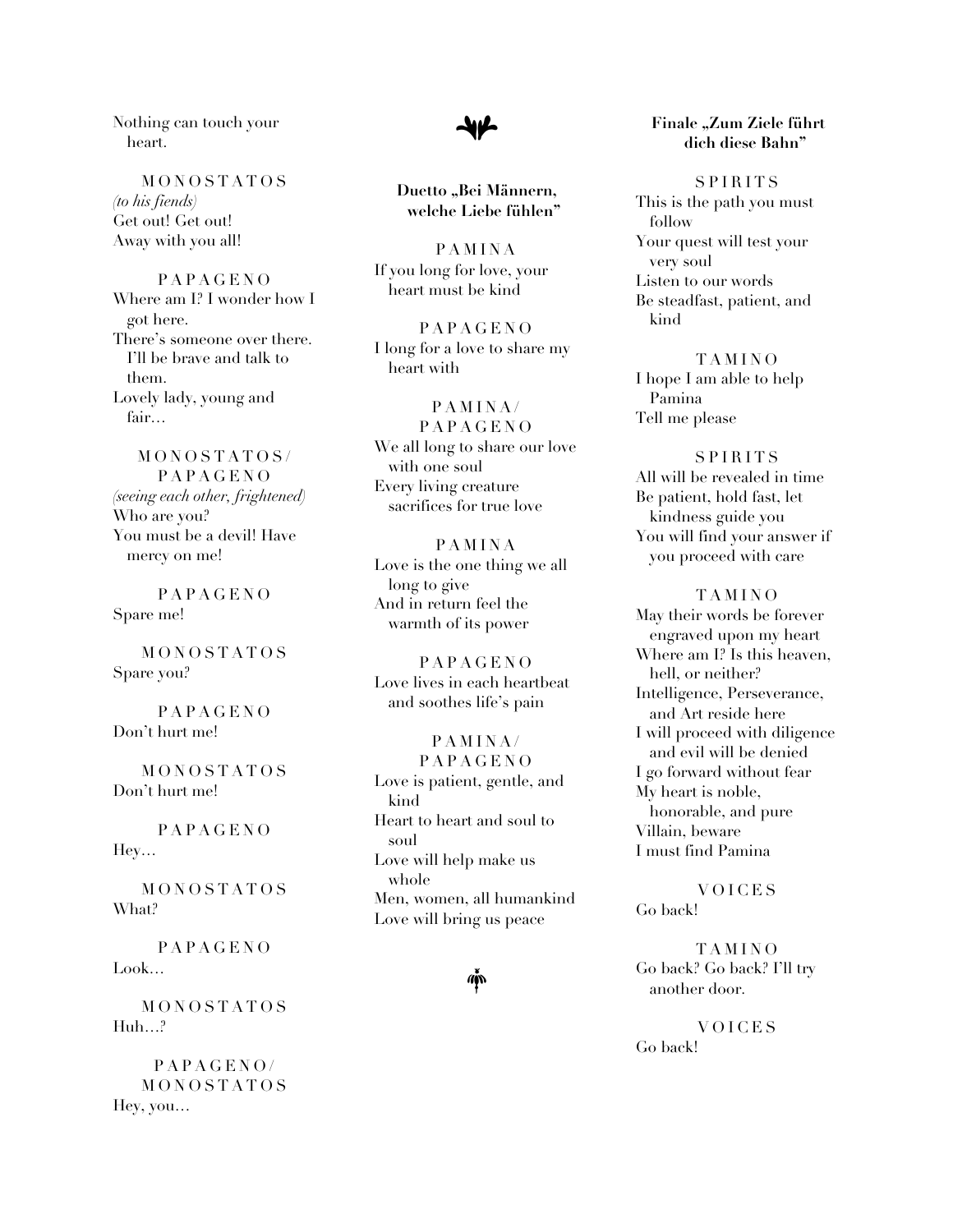TAMINO No luck! There is one more door to try

LIBRARIAN Stranger, what do you seek here? Tell me who you are

TAMINO To fight for love and virtue

LIBRARIAN Well, that's a lofty goal. How will you know when you find them? You seem driven by anger and revenge Your hate is not welcome here

TAMINO Villains deserve my hatred

LIBRARIAN There are no villains here

TAMINO I was told I'd find Sarastro

LIBRARIAN Sarastro is within

TAMINO But not in the temple of wisdom

LIBRARIAN Yes, he reigns in the temple of wisdom

TAMINO This whole place is full of lies

LIBRARIAN Will you leave us so soon?

TAMINO Yes, I will leave here happy and free And never see your "temple"

LIBRARIAN Poor boy, I fear you've been misled

TAMINO If Sarastro is here, that's all I need to know

LIBRARIAN Such passion...check your pride, my friend You say you hate Sarastro?

TAMINO He is an evil man

LIBRARIAN Can you tell me why?

TAMINO He's a tyrant, a monster…

LIBRARIAN And your proof?

TAMINO I have seen the grief that he has caused

LIBRARIAN The grief may be real, but the reason may be in dispute Do you believe blindly what you are told? Speak with Sarastro and hear his purpose

TAMINO His purpose is clear Did he not kidnap Pamina?

LIBRARIAN Kidnap is not the correct definition

TAMINO Where is she? Tell me! Please tell me if she's alive…

LIBRARIAN That is not a question I can answer…

TAMINO Tell me! Stop this nonsense…

LIBRARIAN I will not betray my oath of silence

TAMINO When will all be clear?

LIBRARIAN You will know the truth when you release the anger in your heart

TAMINO When might the endless night be over? When will I see the light?

VOICES Soon… soon… or never

TAMINO Soon or never?! Please just tell me if Pamina is alive?

VOICES Pamina is alive

TAMINO She lives! She lives! Thank you for the truth Every note I play will speak of my gratitude My joy is too great for telling, music must speak for my heart

There is power in this music, magic in this tune To charm stone and make the lifeless dance

*(He plays the flute)*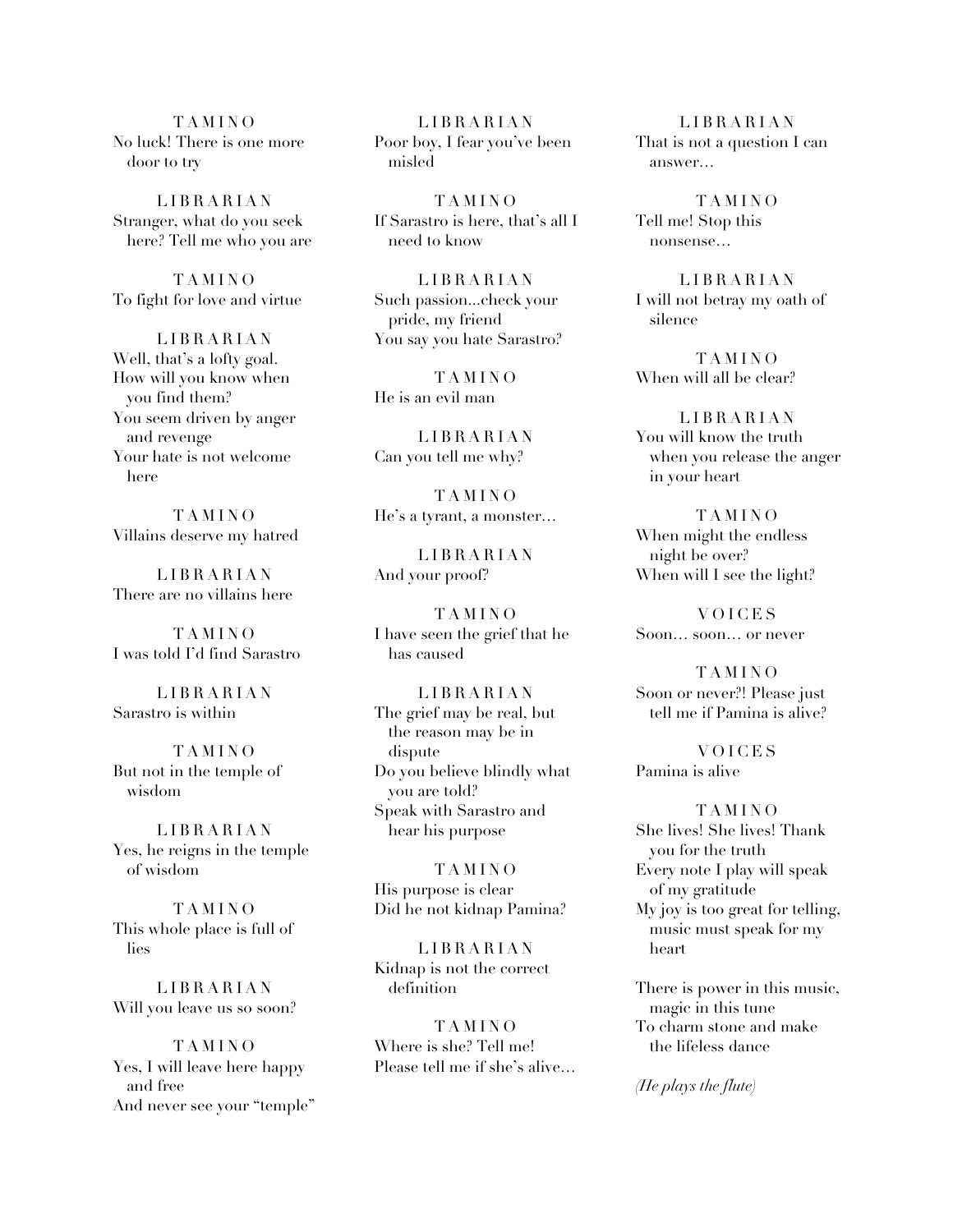This magic is powerful and true

## *(Plays)*

Breath and life have been transformed by music

#### *(Plays)*

But wait. Where is Pamina? Pamina please hear my call

#### *(Plays)*

Pamina, Pamina, hear me play for you

#### *(Plays)*

In vain… in vain…

(*Plays)* Where? *(Plays)* Where can I find you?

Ha! That's Papageno's tune! Perhaps he's already seen Pamina Maybe he's bringing her here Perhaps my tune will lead me to her

PAMINA/ PAPAGENO Swift feet and brave hearts will help us to escape Let us find Tamino and then we can go

PAMINA *(calling for Tamino)* Fair young man…

PAPAGENO Wait, let's try this…

PAMINA/ PAPAGENO It's Tamino, I hear his tune Let's hurry and go find him Hurry, hurry, hurry Let's go this way, no - this way Let's go find him, hurry, hurry

MONOSTATOS Don't hurry away so fast We've got you now Fiends, get them! You know it's not polite to trick Monostatos It's time to pay for your escape

PAMINA/ PAPAGENO Oh no, we're done for!

MONOSTATOS There's nowhere to run

PAPAGENO We must be bold, there is no time I'll try these magic bells Let's pray they can help us

# MONOSTATOS / **FIENDS** The music, it's so pretty

The song is so sweet I've never heard anything like it Tra la la la la I only want to sing, I only want to dance Tra la la la la!

# PAMINA/ PAPAGENO The incredible power of song brings nothing but compassion We could all live in true harmony if only we listened The harmony of friendship soothes our troubled souls Without music, true happiness cannot be found

CHORUS *(offstage)* Make way for Sarastro

PAPAGENO What can that be? I'm frightened

PAMINA I think we're in trouble Sarastro is coming

PAPAGENO I wish I were a mouse I could run and I could hide If I could make myself small I would curl up and disappear What can I say?

PAMINA The truth, the truth, that is all we have

CHORUS

Make way for Sarastro! May he always live in wisdom May he be our lifelong guide Sarastro is fair and wise

#### PAMINA

Sir, there is no point in denying my escape But sir, what else was there to do? Monostatos and fiends mistreated me I had to run away

SARASTRO Rise, and have no fear For I know what is in your heart You have a true love, one you haven't seen I would never compel you to love But I cannot yet set you free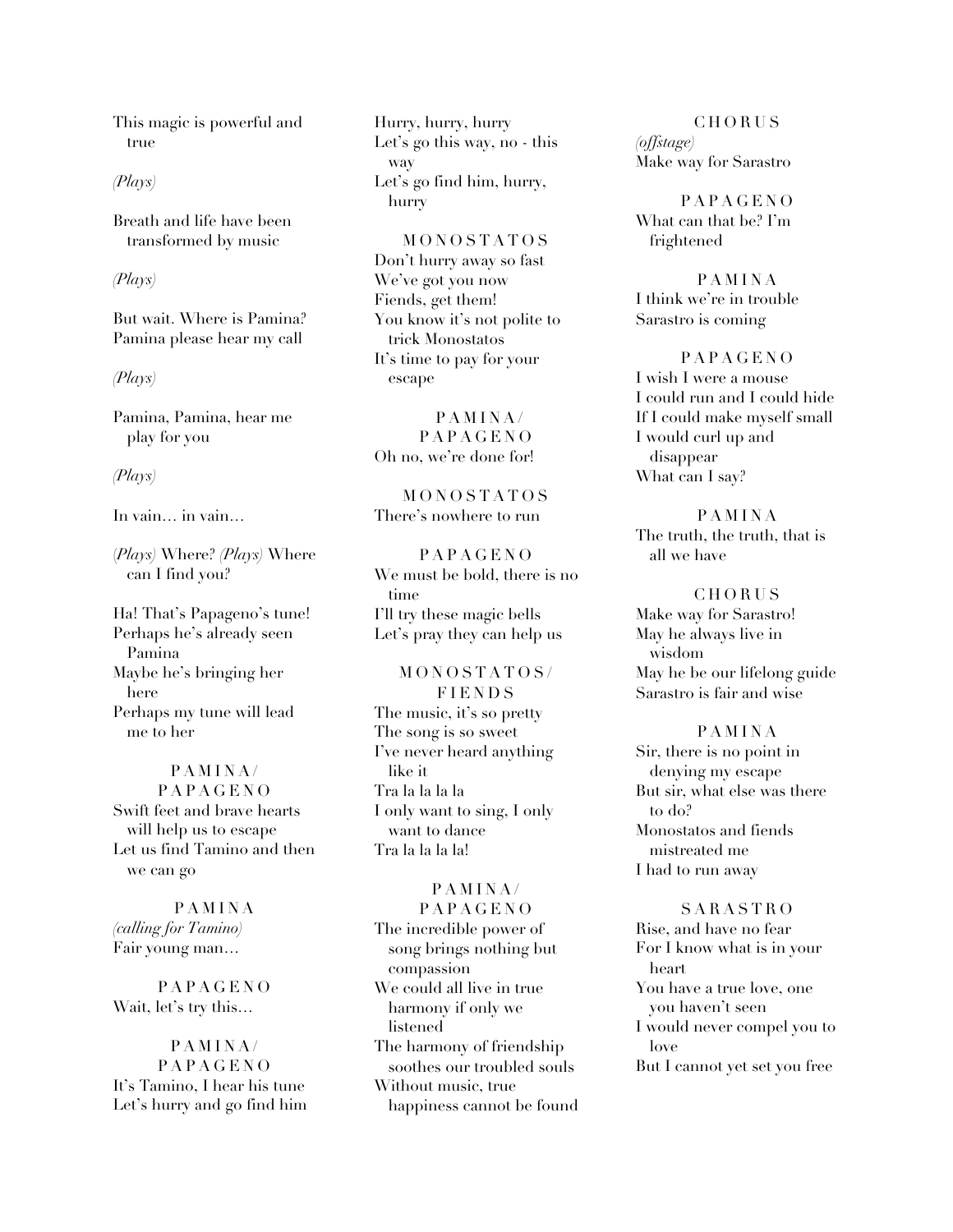## PAMINA My mother is grieving She needs me, my mother….

SARASTRO …is not as innocent as you think I fear if I released you all joy may be taken from you

PAMINA A mother's name is sweetest in the ears of her child You misunderstand her…

SARASTRO Her magic makes her prideful I am trying to protect you from her fate To free you from the bonds of a life like hers

MONOSTATOS My good young man Here is the wise Sarastro

PAMINA It is he!

TAMINO It is she!

PAMINA I can't believe it!

TAMINO She is here, it's not a dream

PAMINA It's not a dream May I embrace you?

TAMINO May I embrace you?

PAMINA/TAMINO I long to hold the one I love

**CHORUS** Wait, What's this?

MONOSTATOS Just a moment you two Not so fast. Love at first sight? I think not! Sir, he tried to use this strange bird here to steal her away But I was clever enough to find them You know how dedicated I am

SARASTRO Oh yes, I know you well. Give this gentleman…

MONOSTATOS I don't need much of a reward

SARASTRO …no less than seventy-seven strokes

MONOSTATOS Sir, I had hoped for something a little nicer than that

SARASTRO I'm only giving you what your behavior towards our guests requires

#### CHORUS

Long live Sarastro His actions, they are wise Your treatment of others has been seen And fairly dealt with

#### SARASTRO

My friends, a great task lies ahead Our guests will undergo trials So, bring them forth with covered heads And may the find their path

CHORUS May enlightenment and understanding Arise in your hearts and your minds May your journey reveal light and truth

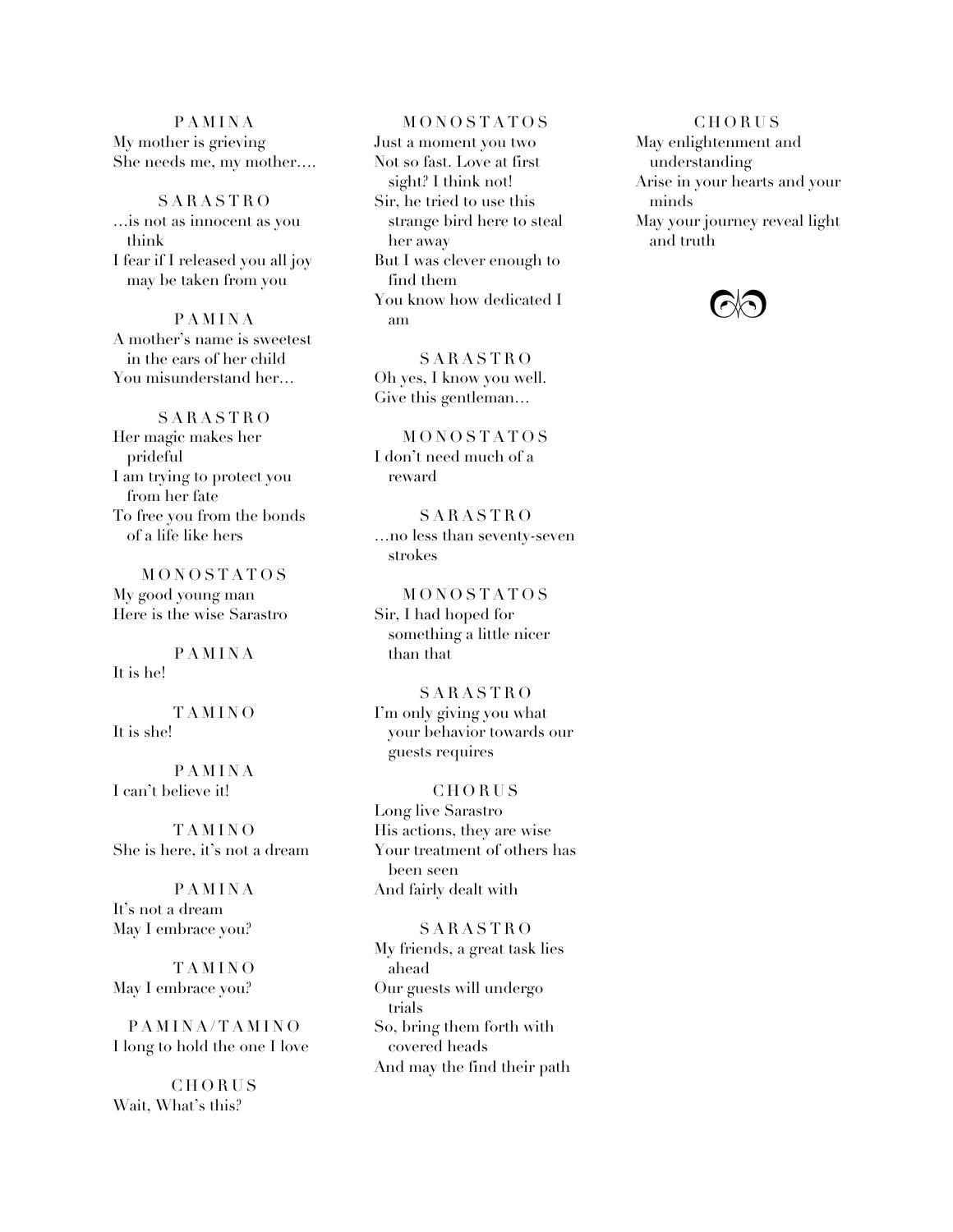# **ACT TWO**

Aria con Coro "O Isis **und Osiris"**

SARASTRO O Isis and Osiris Grant wisdom to this young couple Guide them on their path Fortify them with patience and courage

LIBRARIAN, MAGICIAN, PROFESSOR, CHORUS Fortify them with patience and courage

SARASTRO If tragedy should befall them Placing them in mortal peril Grant them serenity and welcome them home to you

LIBRARIAN, MAGICIAN, PROFESSOR, CHORUS Welcome them home to you, great earth.

 $\bigtriangledown$ 

**Terzetto "Soll ich dich Teurer nicht mehr sehn?"**

PAMINA Shall I ever see you again?

SARASTRO You shall greet each other again in joy

PAMINA There are terrible dangers….

TAMINO Your love will keep me safe

PAMINA The thought of losing you fills me with dread

SARASTRO/ TAMINO Your love will keep him/me safe

PAMINA If this is what must be done so be it, I'll be brave

SARASTRO/ TAMINO These trials must be endured

PAMINA My love for you will not waiver, please do not forget me

SARASTRO/ TAMINO He/I love you as you love me, that shall be true forever

SARASTRO The time has come to say goodbye

PAMINA/TAMINO I cannot bear to be without you

SARASTRO It's time to say goodbye

PAMINA/TAMINO I cannot bear to be without you

SARASTRO Tamino must go now

TAMINO Pamina, I must go

PAMINA Tamino, I can't bear it

SARASTRO The time has come

TAMINO How bitter our separation

PAMINA Tamino... Tamino…

SARASTRO He must go

TAMINO I must go

PAMINA Please stay

TAMINO Pamina…

PAMINA Tamino..

ALL THREE We/they shall meet again

SARASTRO The time is near

TAMINO/PAMINA These precious moments I will return

SARASTRO You must go now

TAMINO/PAMINA Farewell, my love Farewell

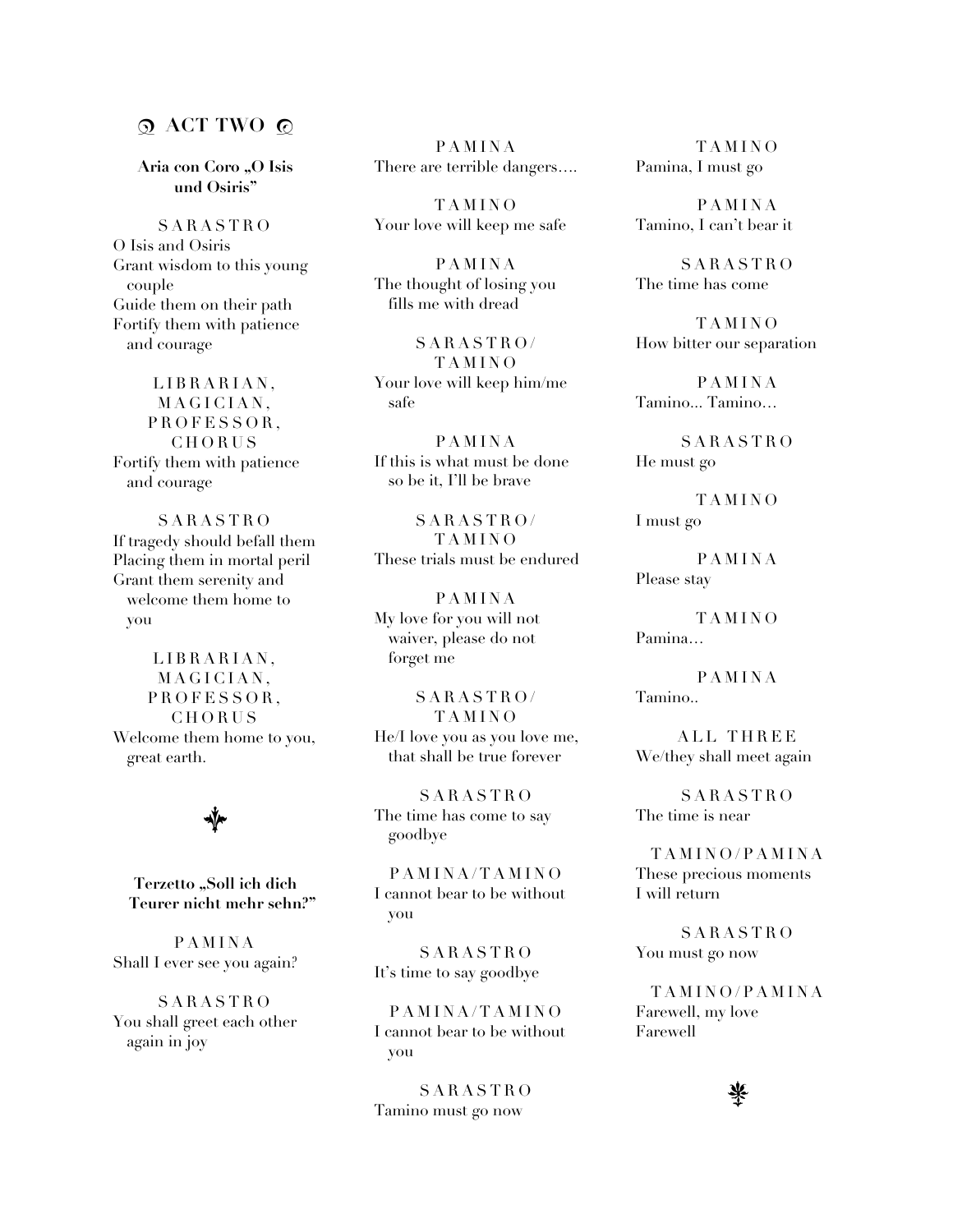#### **Duetto** ..Bewahret euch **vor Weibertücken"**

MAGICIAN/ PROFESSOR In a world full of constant conversation A universe of never-ending sound Sometimes, in order to hear, You must choose silence for yourself Be careful who you listen to Be wary to whom you speak Go forth, watch your step, and hold your tongue

馨

Quintetto "Wie? wie? wie? **ihr an diesem Schreckensort?"**

THREE LADIES How? How? How? Why did you come to this place of terror? No, no, no, you must come away with us Tamino, do not trust those men You and Papageno could perish here

PAPAGENO That's it, I'm finished

TAMINO Papageno shut your mouth! Are you going to break your vow so quickly? Does your word mean nothing?

PAPAGENO They said we are done for…

TAMINO Be quiet!

PAPAGENO I'm always being told to shut my mouth

THREE LADIES The Queen approaches She is close at hand

PAPAGENO Do you hear that? She's near…

TAMINO Keep your word and keep your silence

THREE LADIES Tamino you are doomed Don't believe those from the temple

TAMINO *(to himself)* A wise man keeps his word I will not speak

THREE LADIES Tamino, you are lost Remember the Queen Don't let the voices of the temple sway you

TAMINO *(to himself)* I must stay strong to pass this test I must not speak to them

THREE LADIES Do not listen to those men

TAMINO I made a vow

THREE LADIES All they tell you may not be true

TAMINO I must not speak

THREE LADIES Do not listen to them

PAPAGENO Enough, enough, to the devil with all this Tamino, is what they say true?

TAMINO This is merely our trial; we must stay strong

PAPAGENO I know the Queen, can't we trust her

TAMINO That may be true but please keep silent We can't waiver now, please trust me

THREE LADIES What is wrong? Why so unfriendly? Papageno, why aren't you speaking?

PAPAGENO I'd like to…

TAMINO Silence!

PAPAGENO You see, I can't…

TAMINO Silence!

PAPAGENO/ TAMINO I'm/you're not so great at keeping silent We must leave…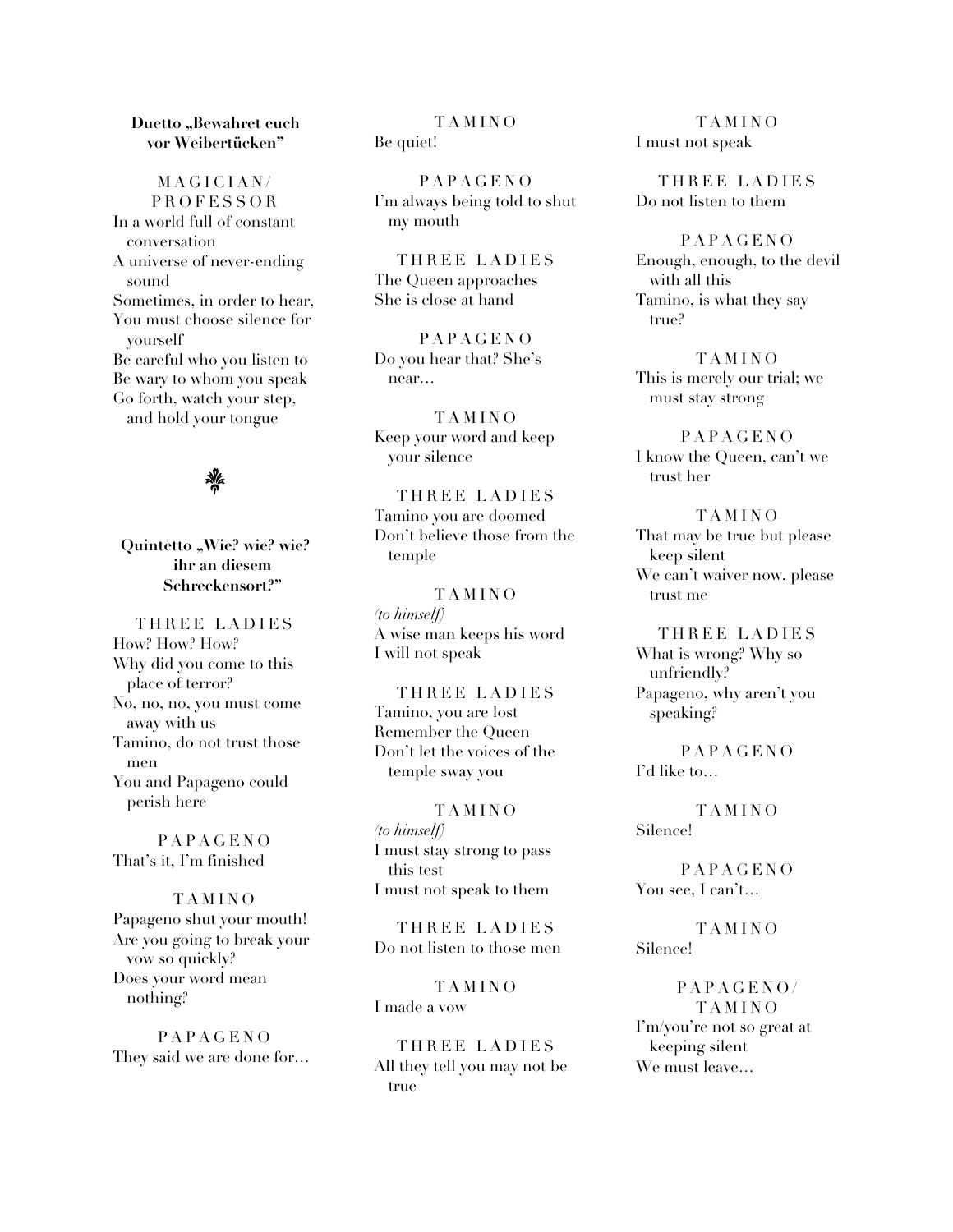THREE LADIES Neither one will speak to us…

TUTTI The one who thinks before they speak Will be able to listen and to hear

OFFSTAGE VOICES Trespassers are not permitted here Depart from this place this instant

THREE LADIES *(as they exit)* Away! Away!

PAPAGENO Away! Away! Away!



## **Aria "Alles fühlt der Liebe Freuden"**

MONOSTATOS All men long for love Why shouldn't I even though no one likes my face? Don't I have a heart? Am I not made of flesh and blood? It would be terrible to spend my life alone I long for a companion I have a lovely companion in mind Pamina is so beautiful, I long to kiss her Moon, turn away, Moon,

turn away Just one kiss, that's all I long for



# **Aria "Der Hölle Rache kocht in meinem Herzen"**

QUEEN My heart's on fire with vengeance of the underworld Death and despair blaze around me To save us all you must destroy Sarastro Sarastro must be killed If you do not do this, I cannot call you my daughter

Do not forsake me! Our lives depend upon you Nature will wither if you do not follow through Sarastro must no longer be allowed to gain power Swear, swear, swear Vengeance for your mother!

# b

# **Aria "In diesen heil'gen Hallen kennt man die Rache nicht!"**

SARASTRO In this place, no vengeance is known Only love can restore the soul Those who seek friendship will find a better way Those who forgive can release their rage

These walls have no room for hatred

Compassion and love reign free There are no traitors All here is forgiven Choose the path of grace And all is forgiven

# 馨

#### **Terzetto "Seid uns zum zweiten Mal willkommen"**

THREE SPIRITS We meet once again, oh

seekers of love Here in a realm of wisdom Take, once again, your flute and your bells Have a rest, take some nourishment We will meet one more time with a message of joy

Tamino, be brave, your goal is near You, Papageno, stay silent Hush, hush, and do not speak



#### **Aria "Ach ich fühl's, es ist verschwunden!"**

PAMINA I fear the happiness of love has vanished forever My heart will never know joy again Beloved Tamino, my tears fall for you alone If there is no love in your heart My grief will be never ending Love was mine but now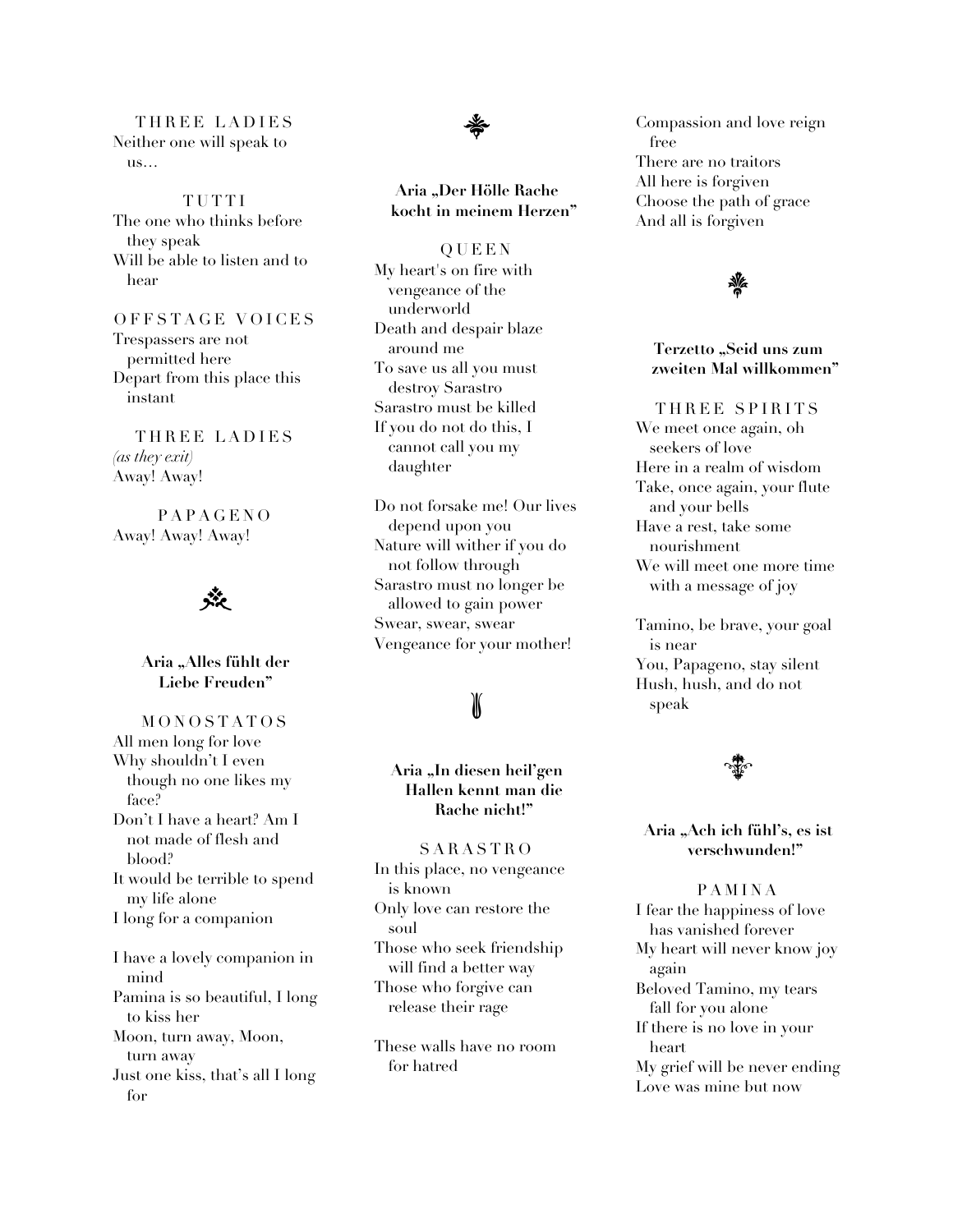My hope has perished My hope is gone



**Chor der Preister** "O Isis, **und Osiris, welche Wonne!"**

**CHORUS** O Isis and Osiris, what joy! The sun's light shall chase away the night You passed the test, you preserved Soon you will be rewarded Your courage and your bold heart Will soon bring you success

# 普

**Aria "Ein Mädchen oder Weibchen wünscht Papageno sich!"**

PAPAGENO A companion to bill and coo with Someone warm and tender to spend some time with We could eat and drink together, she my Princess, I her Prince It would feel like our own heaven, such heaven, our own heaven Two lovebirds together, forever Forever and ever Forever and ever I hope someday she'll find

me Her Papageno waits My lovely cooing pigeon and we will soon find bliss And we will soon find bliss And we will soon find bliss

There has to be someone who finds me attractive Will someone hear my plea and help me find my love Help me find love I think if I wait much longer I might die from my grief I might die from my grief

I hope someday she'll find me Her Papageno waits My lovely cooing pigeon and we will soon find bliss I can't wait to find bliss I can't wait to find bliss!

If not one soul will choose me The flame of love might consume me One kiss would revive my spirits One kiss would revive my spirits One kiss would revive me for good!

# ¥

## **Finale "Bald prangt, den Morgen zu verkünden"**

SPIRITS The rising sun brings the glowing dawn Wisdom comes with the light and triumphs over hate With peace and understanding Let all humankind be made as one

Allow our hearts to fill with love And not be torn asunder

SPIRIT<sub>I</sub> My friends, we must help Pamina

 $SPIRITS$  2 AND 3 Where is she?

SPIRIT<sub>I</sub> Her heart is breaking

SPIRITS 2 AND 3 She fears her love is gone forever We must console her I'm worried about her, she carries a heavy sadness If only her true love was here… She's coming, let's see what she does

PAMINA

*(holding a dagger)* Why go on? Shall I give my life to you? Will you end this pain?

SPIRITS What is she saying? Is she losing her mind?

PAMINA Soon, I will be yours. By my hand I will give you my heart and my soul They will be yours.

SPIRITS She doesn't mean what she says Her sadness is too much Stop, Pamina, stop! Mistress, look at us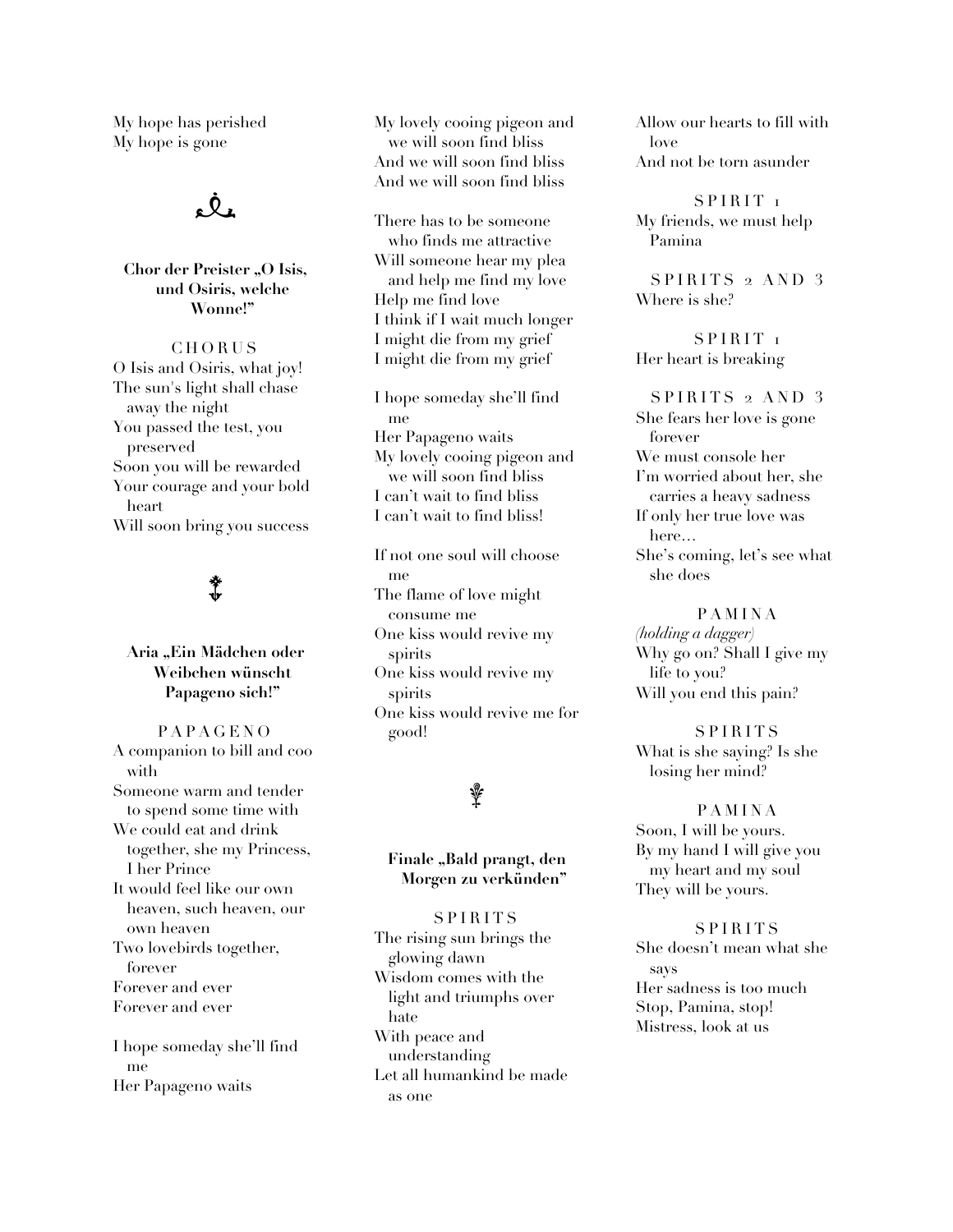PAMINA I don't know how to climb out of my grief The one I love cannot be mine This knife is my mother's

SPIRITS No, you must not take your life!

PAMINA Better to end my pain than be destroyed by sorrow My mother's curse pursues me

SPIRIT Come with us…

PAMINA My grief is never-ending I must say farewell to this world, goodbye Pamina Let this be my last breath

SPIRITS Stop. It's not your time, and your love is true It would kill him to see you like this He loves you still

PAMINA If he loves me, why did he turn away from me? He wouldn't speak to me.

SPIRITS Have faith in him and you'll learn the truth Come with us, let Tamino prove his love Let us lead you

PAMINA Lead me to him

SPIRITS We will show you to him

TUTTI Two hearts, aligned together, cannot be kept apart for long The bond of love can never be severed Love has the power to defeat evil Love can conquer all Love can conquer all

UMBRELLA MEN The man who carries his burden along this path Is purified by fire, water, air and earth If he can conquer his fear of death The highest truth will be within your grasp Enlightenment will come upon him And the mysteries of life will be revealed

**TAMINO** I am not afraid of death I will walk the path of virtue I am ready to take the next step And endure what lies ahead

# PAMINA

*(offstage)* Tamino, Stop I must see you

TAMINO Is that Pamina's voice?

UMBRELLA MEN Yes, that is Pamina's voice

TAMINO/ UMBRELLA MEN Now she can be with me/you No fate can part us/you We/you shall not hide from any threat Nothing can part us/you, not even death

TAMINO May I speak to her?

UMBRELLA MEN Yes, you may speak to her

TAMINO/ UMBRELLA MEN What joy to see her again We/you shall walk together Together unafraid of night or death Worthy of forever we shall forge ahead

PAMINA Tamino, what joy! With me at last

TAMINO Pamina, what joy! With me at last Our path will not be easy There is a threat of death

PAMINA I shall never leave your side I shall lead you, with love as my guide Our love will give us strength Together we can do anything To know a rose, one must suffer thorns Play your flute, it will protect us on our way In an enchanted hour, my father created this *(handing him the flute)* From a thousand-year-old oak All while thunder and lightning raged Play this flute so it will lead us on our fearful journey With the power of its music, we will walk with joy Through death's dark night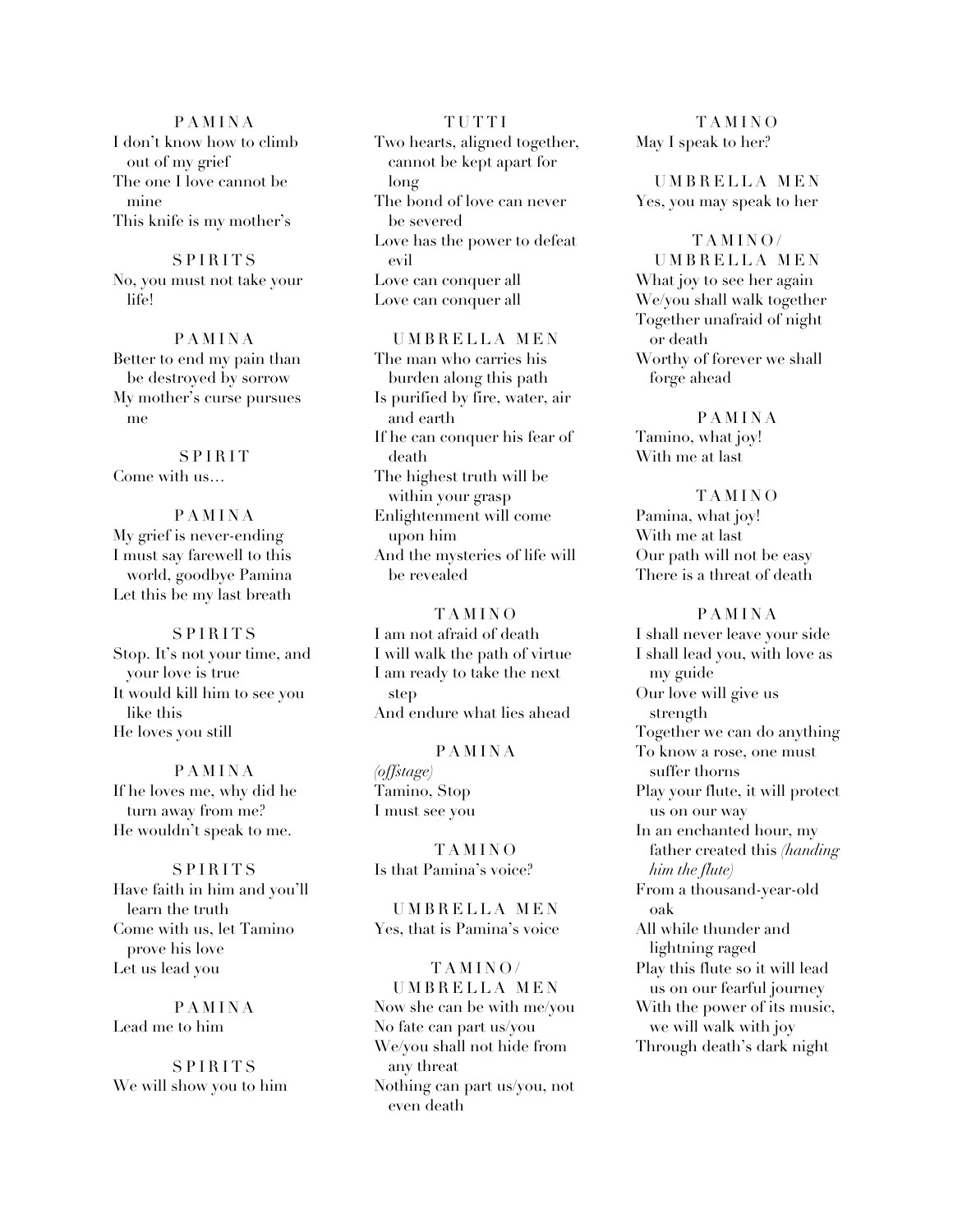ALL FOUR Music will protect us through death's dark night Its song will banish all doubt and fear

PAMINA/TAMINO We passed through flames and stood firm against danger May this magic flute protect us in water as it has in fire

PAMINA/TAMINO We calmed the churning waters and stayed brave against its anger We passed the test together, my love

# CHORUS Rejoice noble guests! You have overcome danger Triumph belongs to you brave young couple Come with us and celebrate

PAPAGENO Papagena, Papagena, Papagena!! My pigeon, my dove, my love No use, she's gone I never have any luck I was wrong to keep chattering away It serves me right, yes, it serves me right!

Ever since I tasted that wine… Since I laid eyes on the beautiful woman My heart has been on fire, tingling here... tingling there… Papagena, my sweet - Papagena, little dove It's no use! I'm fed up with my life

I know if I end it all, I won't have to feel this way anymore I'll hang a noose from a tree

- and put it around my neck

I'm no longer meant for this life, goodbye cruel world I will never win true love, so I might as well say goodnight I'm going to say goodbye

Maybe I should wait a second... give someone the chance to stop me I can still walk away - anyone just shout out yes or no, go on, Should I choose death - yes, or no? No one heard me. Silence Silence, silence, silence. Is this what I want? Papageno, have some guts Don't fail now Papageno end it now, is this what I want?

I'm going... now, wait a moment I'm going... now, wait a moment I'll just count to three

#### One, Two, Three

Very well, then Very well… Since there is no one to stop me Goodbye, cruel world Goodnight forever

SPIRITS Oh, Papageno don't be stupid! You only live once

PAPAGENO That's easy for you to say But if you felt like me… my heart needs a companion

SPIRITS Then use your chimes – that will help your lonely heart

PAPAGENO Of course, you fool! I forgot my magic instrument Play bells, play I wish to see the woman I love

## *(He plays the music box)*

Oh, magic bells, please send her my way Let the bells ring magic and true Let your music fill the air Please magic bells, bring my maiden here Bring her here, please bring her here

SPIRITS Papageno, she's here

PAPAGENO/ PAPAGENA Pa - pa - pa Pa - pa - pa - pa Pa - pa - pa - pa - pa Papagena/Papageno

PAPAGENO Will you be mine?

PAPAGENA I will be yours.

PAPAGENO Please, won't you be my wife?

PAPAGENA I would gladly be yours forever